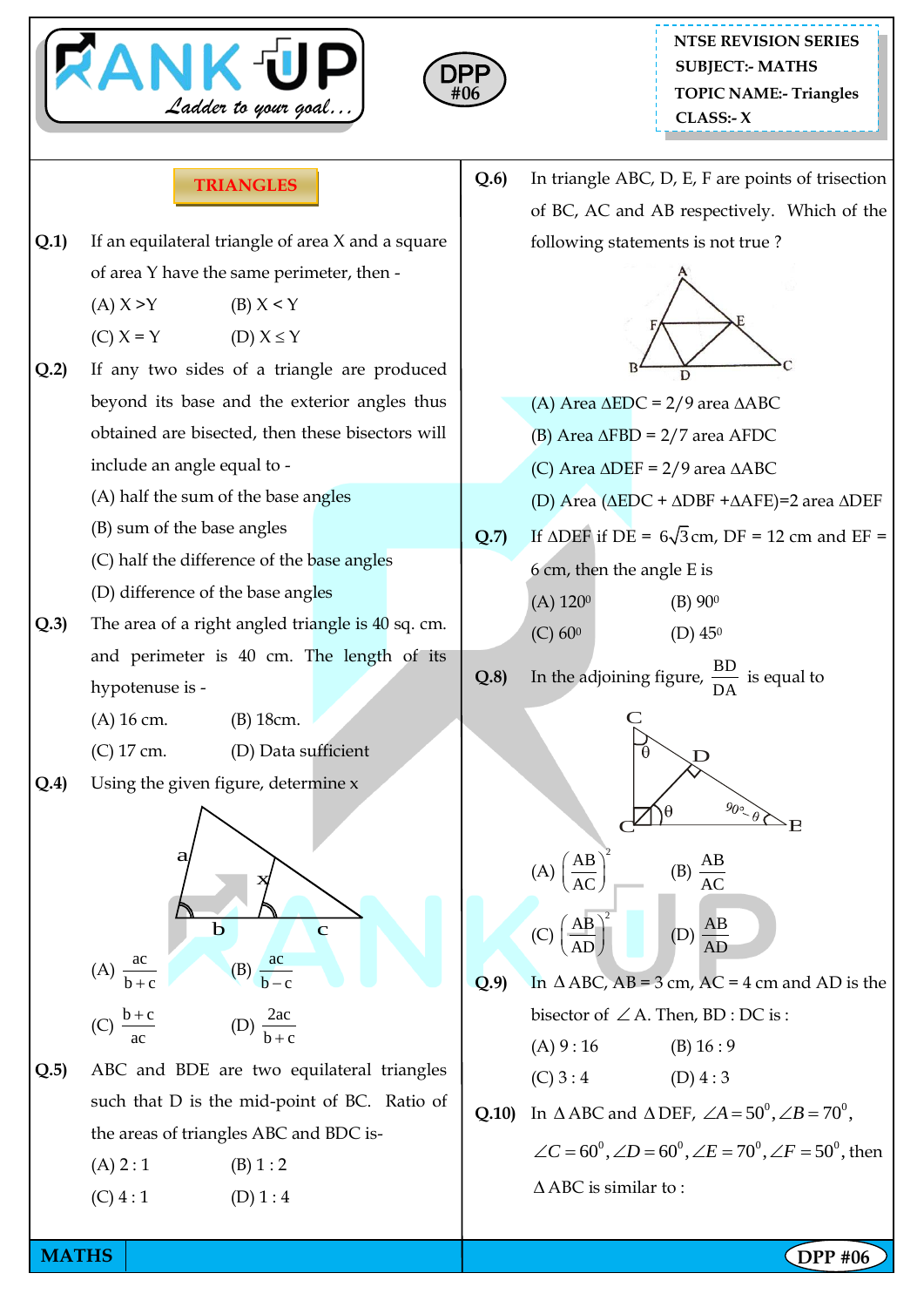



**NTSE REVISION SERIES TOPIC NAME:- Triangles CLASS:- X SUBJECT:- MATHS**

- $(A) \triangle DEF$  (B)  $\Delta$  EDF
- $(C) \triangle DFE$  (D)  $\Delta$ FED
- **Q.11**) In a right angled  $\triangle$  ABC, right angled at A, if  $AD \perp BC$  such that  $AD = p$ , if  $BC = a$ ,  $CA = b$ and  $AB = c$ , then :



**Q.12)** In the adjoining figure, ABC and DBC are two triangles on the same base BC,  $AL \perp BC$  and



**Q.13)** In the adjoining figure, AD :  $DC = 2 : 3$ , then  $\angle$  ABC is equal to :



- $(A) 30^0$  (B)  $40^0$  $(C)$  45<sup>0</sup> (D) 110<sup>0</sup>
- **Q.14)** If D, E, F are respectively the mid points of the sides BC, CA and AB of  $\triangle$  ABC and the area of  $\triangle$  ABC is 24 sq. cm, then the area of  $\triangle$  DFE is :-(A)  $24 \text{ cm}^2$  (B)  $12 \text{ cm}^2$ (C)  $8 \text{ cm}^2$  (D)  $6 \text{ cm}^2$
- **Q.15)** In the adjoining figure D is the midpoint of a ABC. DM and DN are the perpendiculars on AB and AC respectively and  $DM = DN$ , then the  $\triangle$ ABC is:



- (A) right angled (B) isosceles (C) equilateral (D) scalene
- **Q.16)** The difference between altitude and base of a right angled triangle is 17 cm and its hypotenuse is 25 cm. What is the sum of the base and altitude of the triangle is ?
	- (A)  $24 \text{ cm}$  (B)  $31 \text{ cm}$

(C) 36 cm (D) can't be determined

**Q.17)** In the adjoining figure  $\angle BAC = 60^{\circ}$  and BC = a,  $AC = b$  and  $AB = c$ , then :



(A)  $a^2 = b^2 + c^2$ (B)  $a^2 = b^2 + c^2 - bc$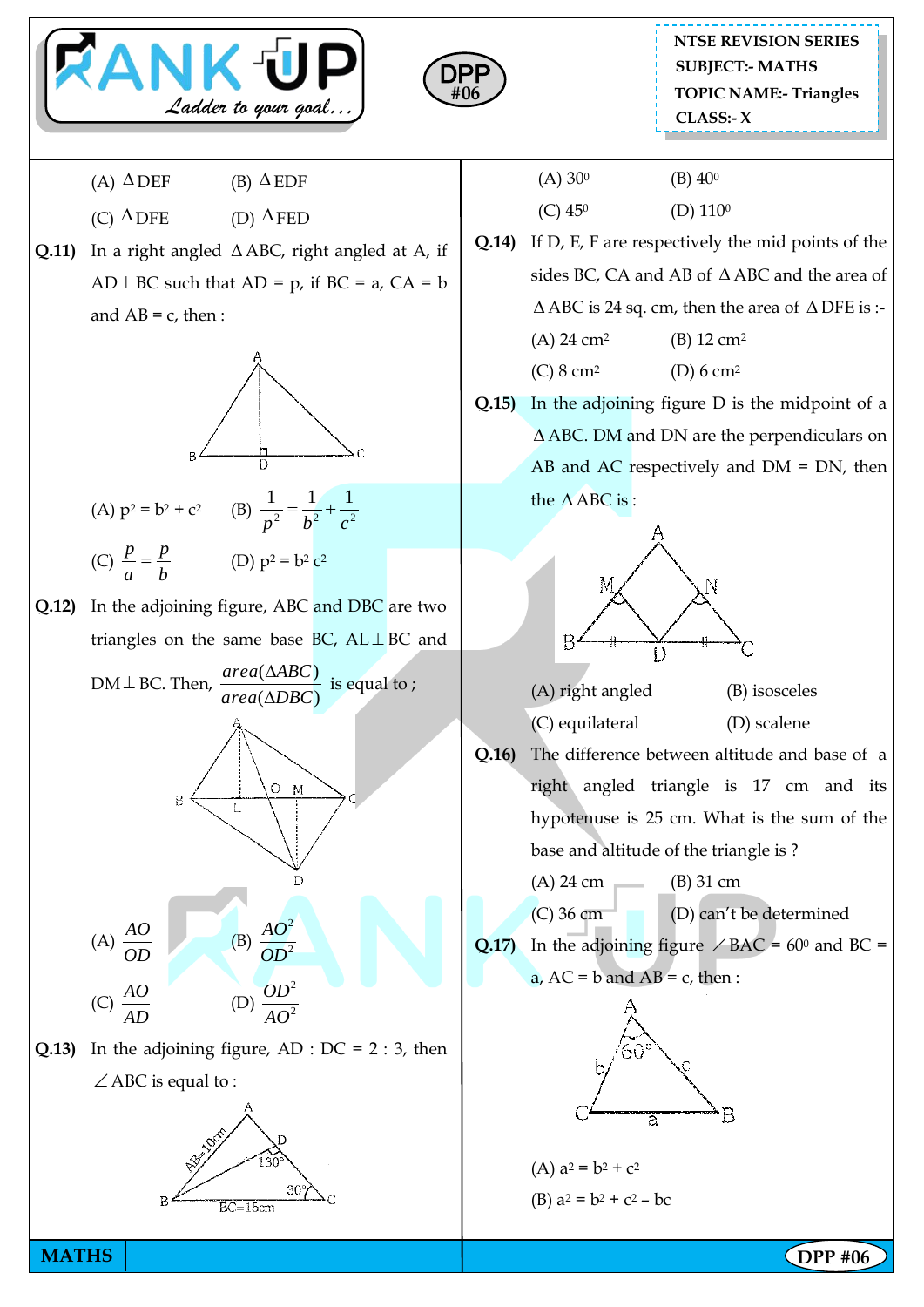



(C)  $a^2 = b^2 + c^2 + bc$ 

(D) 
$$
a^2 = b^2 + 2bc
$$

- **Q.18)** A triangle PQR is formed by joining the midpoints of the sides of a triangle ABC, 'O' is the circumcentre of  $\triangle$ ABC, then for  $\triangle$ PQR, the point 'O' is :
	- (A) incentre (B) circumcentre
	- (C) orthocenter (D) centroid
- **Q.19**) In an equilateral  $\triangle$  ABC, if a, b and c denote the lengths of perpendiculars from A, B and C respectively on the opposite sides, then:

(A)  $a > b > c$  (B)  $a > b < c$ 

- $(C)$  a = b = c
- **Q.20)** If ABC is a right angled triangle at B and M, N are the mid-points of AB and BC, than 4 (AN<sup>2</sup> + CM2) is equal to-

5

- $(A)$  4AC<sup>2</sup> (B) 6 AC<sup>2</sup>
- $(C)$  5 AC<sup>2</sup>
- 4  $AC<sup>2</sup>$ **Q.21)** If D, E and F are respectively the mid-points of
- sides of BC, CA and AB of  $a \triangle ABC$ . If EF = 3 cm,  $FD = 4$  cm, and  $AB = 10$  cm, then DE, BC and CA respectively will be equal to :
	- (A) 6, 8 and 20 cm (B) 4, 6 and 8 cm

 $(C)$  5, 6 and 8 cm

```
3
\frac{10}{2}, 9 and 12 cm
```
 $\neq$  b

- **Q.22**) In the right angle triangle  $\angle C = 90^{\circ}$ . AE and BD are two medians of a triangle ABC meeting at F. The ratio of the area of ABF and the quadrilateral FDCE is :
	- $(A) 1 : 1$  (B) 1 : 2
	- $(C) 2 : 1$   $(D) 2 : 3$
- **Q.23)** The diagonal BD of a quadrilateral ABCD



(A) 10 cm (B) 6 cm

(C) 8 cm (D)9 cm

 $= 10$  cm. Find EC.

**Q.26**) In the figure  $AD = 12$  cm.  $AB = 20$  cm and  $AE$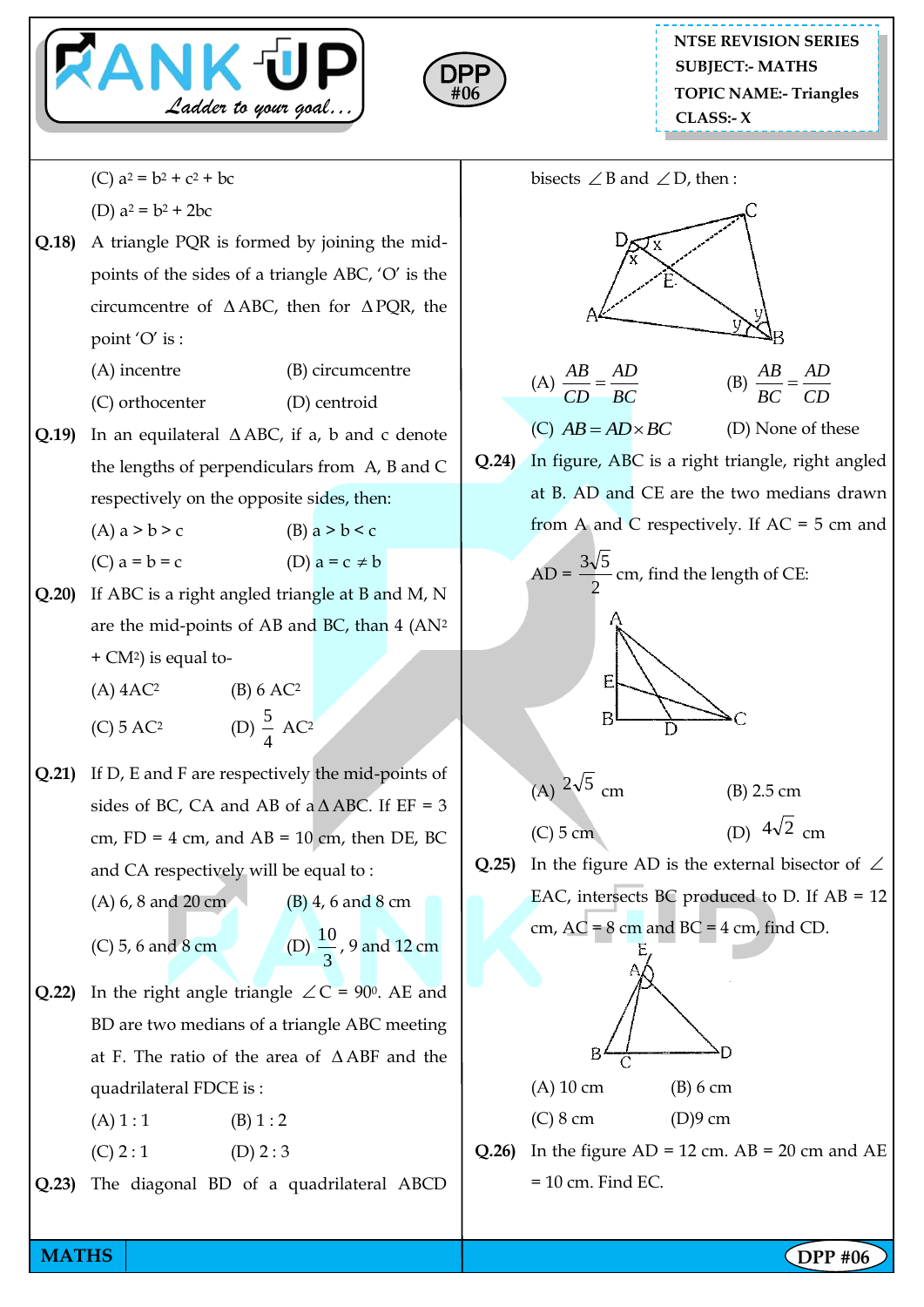



**NTSE REVISION SERIES TOPIC NAME:- Triangles CLASS:- X SUBJECT:- MATHS**